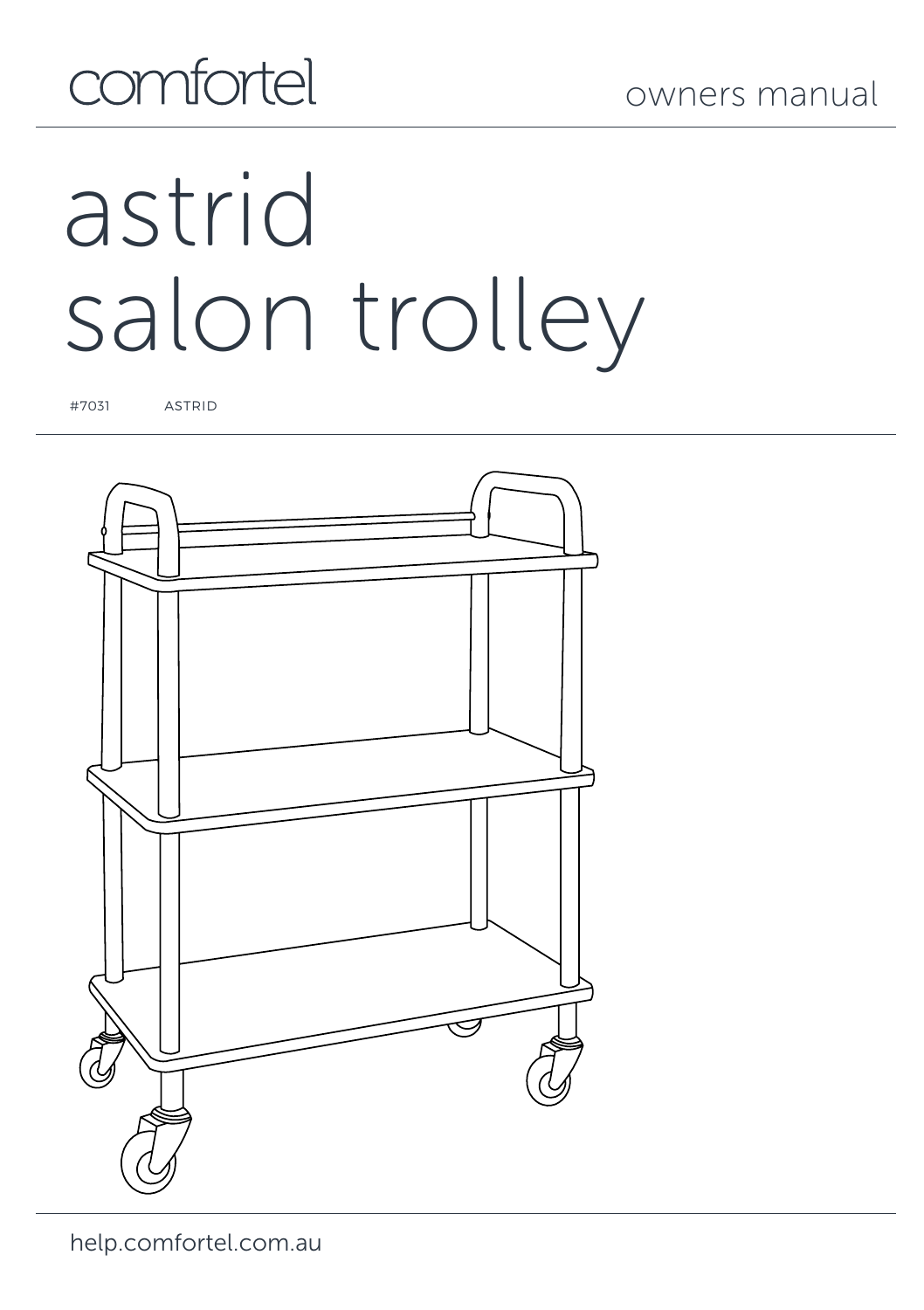### GENERAL SAFETY

- 1. Read carefully and keep these instructions in a safe place.
- 2. Use this product only for its intended function and do not use attachments not recommended by the manufacturer.
- 3. Do not use outdoors.

## GET STARTED

### A S T R I D

Salon Trolley

Material: White Steel Frame, Melamine Shelves Wheels: 75mm Smooth Rolling Wheels





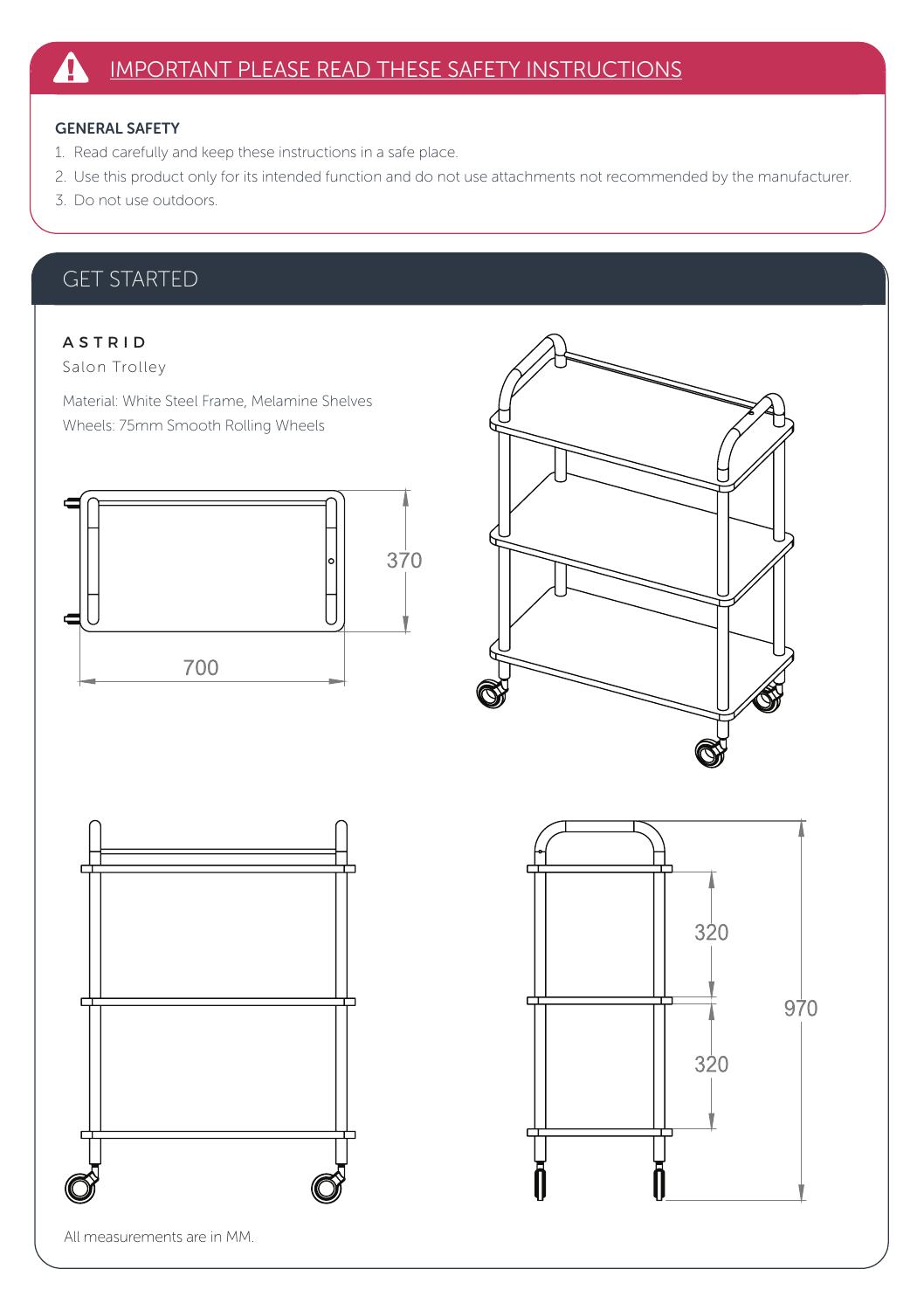